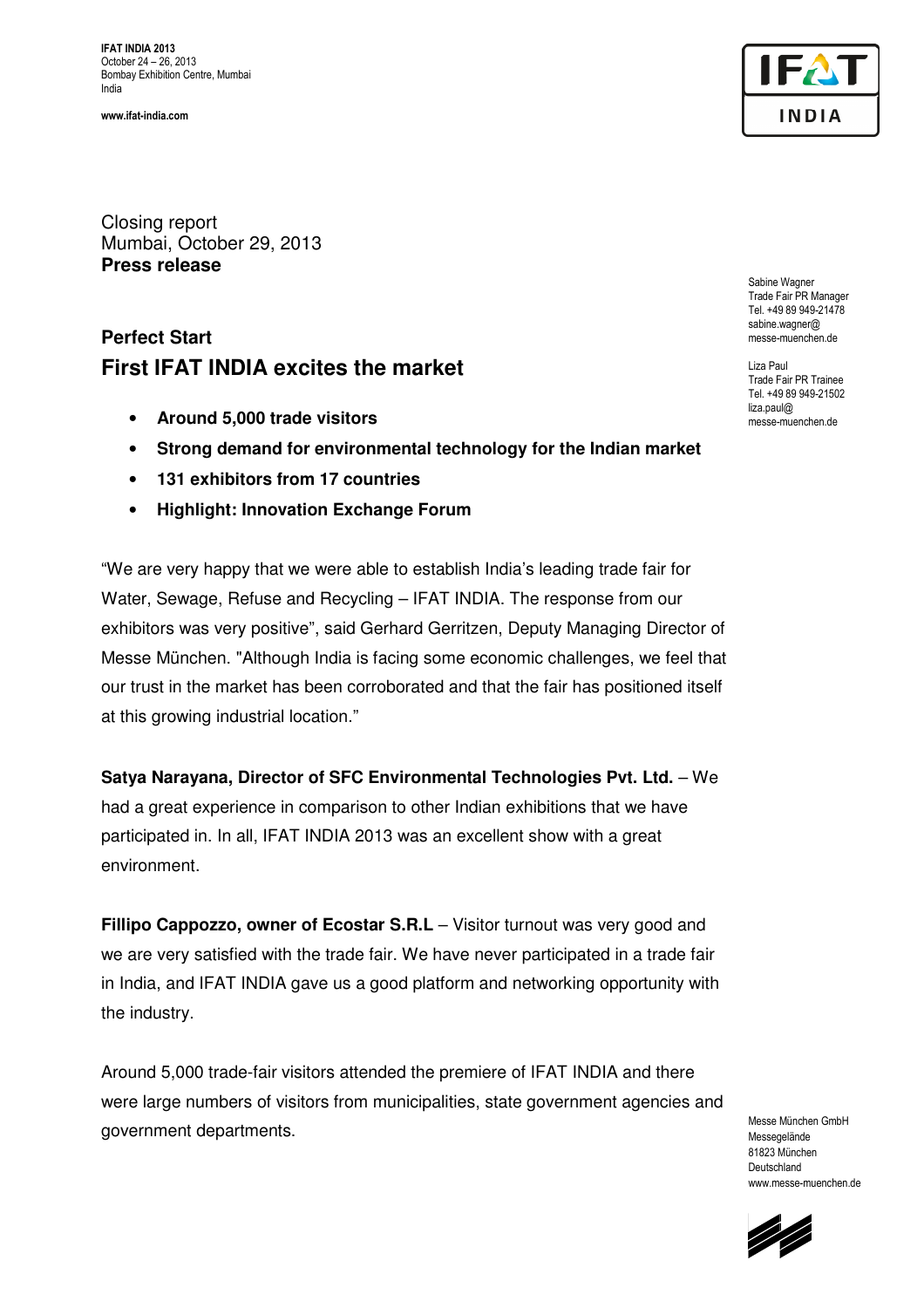

## Page 2

Mather & Platt Pumps Ltd. also underscored the fact that IFAT INDIA has taken on the role of a new hub for the environmental technology sector after being held for the first time.

## **Hemant Watve, CEO and Marketing Director of Mather & Platt Pumps Ltd.** –

The first edition of IFAT INDIA brought in a lot of technology experts from the industry, and WILO MPP is glad to exhibit here.

A total of 131 exhibitors from 17 countries presented the latest solutions and products for the environmental technology sector on 5,000 square meters of exhibition space. 62 percent of the exhibitors came from countries other than India. Besides joint exhibition stands from China, Germany, and Switzerland, companies from Belgium, Denmark, Finland, France, Great Britain, Italy, Japan, the Netherlands, Austria, Poland, Spain, Thailand and the United States also participated.

In addition to the premiere of IFAT INDIA, for the first time ever, the media awards of the "All Environmental Journalism Competition" were presented in the categories print, web and photo. The winners were honored for their contributions to educating society and disseminating information about acute environmental problems. The competition was organized by Germany's development agency GIZ, the Forum of Environmental Journalists of India and Third Pole, in cooperation with IFAT INDIA and DW Akademie and under the patronage of the German Embassy in New Delhi. The Local Governments for Sustainability (ICLEI) South Asia as well as Maharashtra Environmental Engineering Training and Research Academy also supported this initiative.

The winner in the print category was Nivedita Khandekar for her article "Can't afford another paradise lost" published on November 20, 2012 in the Hindustan Times in New Delhi. The second prize in the print category went to R Samban for his article "And quiet flows to death" published in the Malyalam daily Deshabhimani on May 4, 2013. In the web category, the winner was Navya PK for her article "Mantri's 72 acre project encroaching Rajakaluve: IISc Report" published at http://www.banaglore.citizensmatter.in/ on May 31, 2013. Shailendra

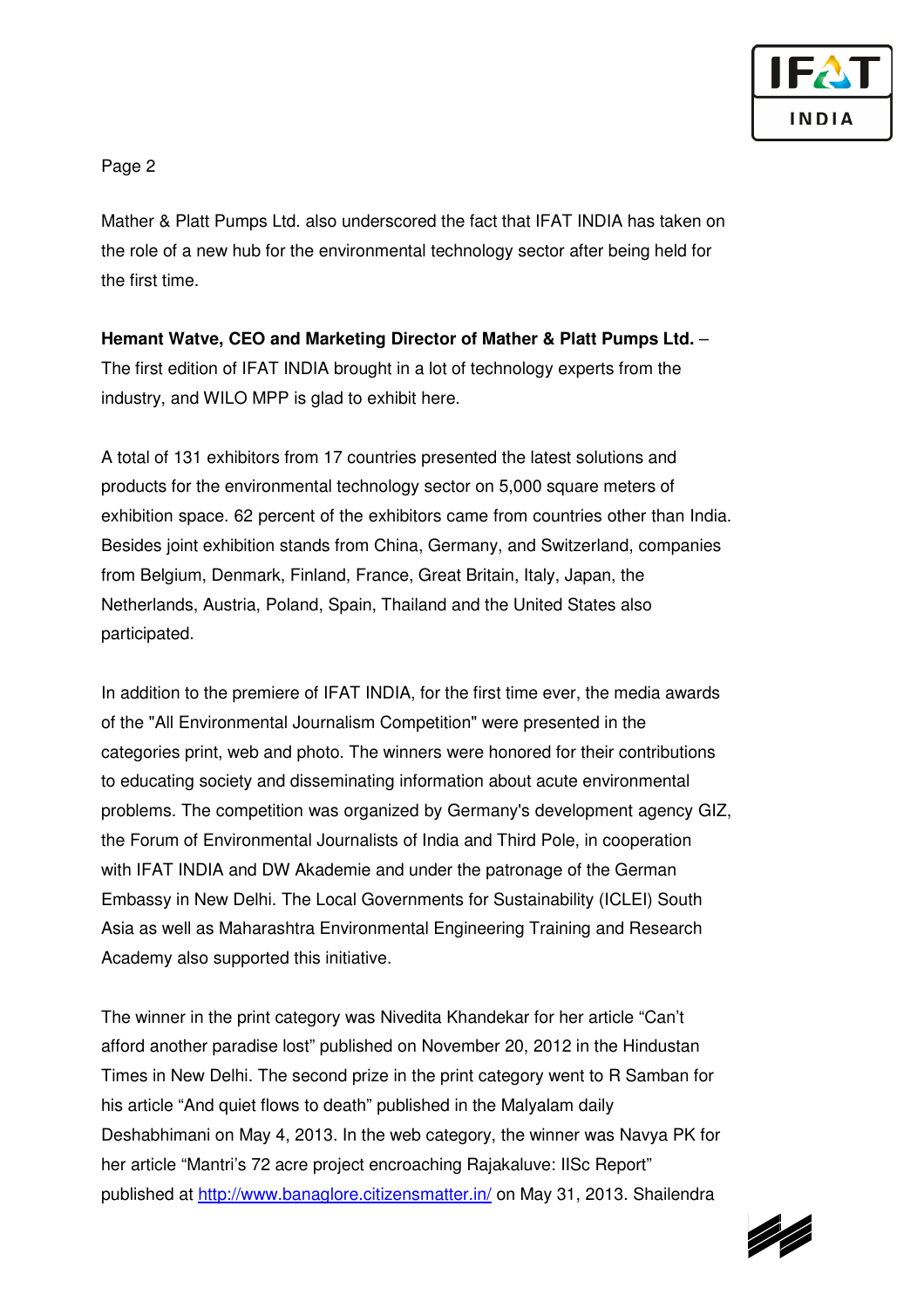

### Page 3

Yashwant won the second prize for his article "Saving Sikkim's Shangri La" published in http://infochangeindia.org/ on August 1, 2012.

In the photo category, Chinky Shukla won the first prize for her photo essay "The Wasteland" published in Governance Now in Noida on August 1, 2012. The winners were awarded by the Deputy Chief of Mission of the German Embassy in New Delhi, Cord Meier-Klodt, at the opening of IFAT INDIA on October 24.

The Innovation Exchange Forum, which gave international participants from the commercial and research sectors a look at the latest trends and techniques in the environmental industry, was also a great success. The Forum included a Cluster Matchmaking Mission, i.e. an initiative established by the European Commission and the European Business and Technology Centre (EBTC) to promote collaboration between clusters at the international level. Also as part of the Innovation Exchange Forum, the German Water Partnership organized the "Indian GWP Day", a conference program for exhibitors and decision-makers, the theme of which is "German Solutions for Indian Challenges".

The positive outcome of IFAT INDIA was summed up by **Armin Rock, Business Development Manager at HSM** – Good start, good quality of visitors, good organization. Compliments!

**The next IFAT INDIA will be held at the Bombay Exhibition Centre from October 9 to 11, 2014.** 

**Additional information is available online: www.ifat-india.com.** 

#### **Messe München International**

Messe München International is one of the world´s leading trade show companies. In Munich alone it organizes around 40 trade shows for capital and consumer goods, and key high tech industries. Each year more than 30,000 exhibitors and around two million visitors take part in the events held at Messe München exhibition center, the ICM – International Congress Center München, and in the MOC Veranstaltungscenter München. The leading international trade fairs of Messe München International are all FKM-certified, i.e. exhibitor and visitor numbers and the figures for exhibition space are collected in line with agreed standards and independently audited. In addition, Messe München International organizes trade shows in Asia, Russia, the Middle East and South Africa. With